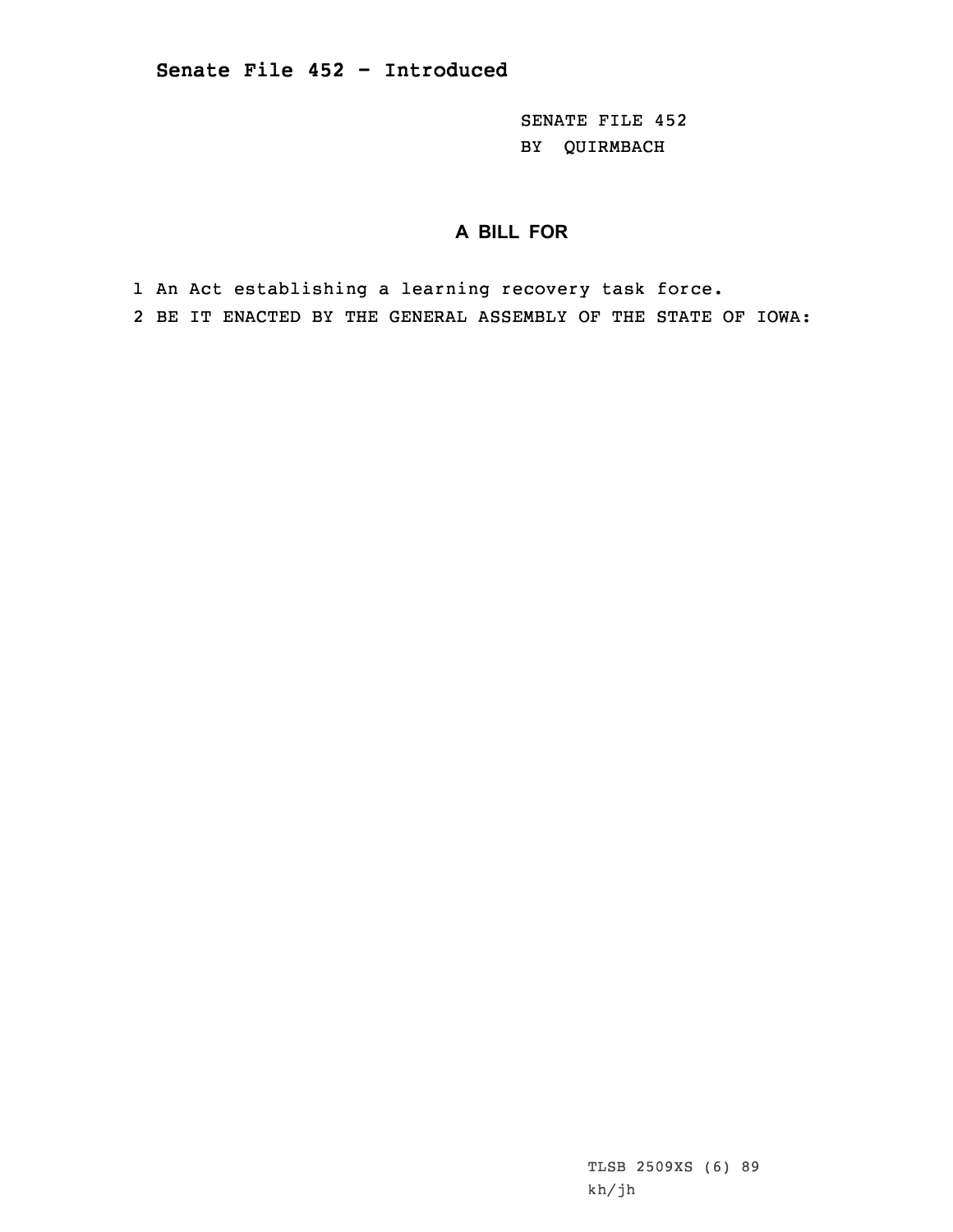1Section 1. LEARNING RECOVERY TASK FORCE.

2 1. The learning recovery task force is established to evaluate the degree and types of learning losses students enrolled in pre-kindergarten through grade twelve experienced due to the COVID-19 pandemic. The task force shall study, identify, and recommend remedial measures, including but not limited to alterations in the school calendar, remedial classwork, special individualized tutoring, and further options as may seem justified and practical. The task force shall consult with education experts and stakeholders in this state as appropriate.

12 2. The task force shall consist of the director of the department of education or the director's designee, who shall convene the organizational meeting, <sup>a</sup> member of the state board of education who shall be appointed by the chairperson of the state board, and the following members appointed by the governor in consultation with the director of the department of education:

19 a. Two elementary school teachers, one middle school 20 teacher, and one high school teacher.

21 b. One elementary school principal and one middle or high 22 school principal.

 c. One superintendent for <sup>a</sup> school district with an actual enrollment of more than one thousand five hundred students, and one superintendent for <sup>a</sup> school district with an actual enrollment of one thousand five hundred or fewer students. d. A member of the board of directors of <sup>a</sup> school district that has an actual enrollment of more than one thousand five hundred students and <sup>a</sup> member of the board of directors of <sup>a</sup> school district that has an actual enrollment of one thousand five hundred or fewer students.

 e. One faculty member from the college of education or the school of education, as appropriate, at each of the institutions of higher learning governed by the state board of 35 regents.

-1-

LSB 2509XS (6) 89  $kh/jh$  1/3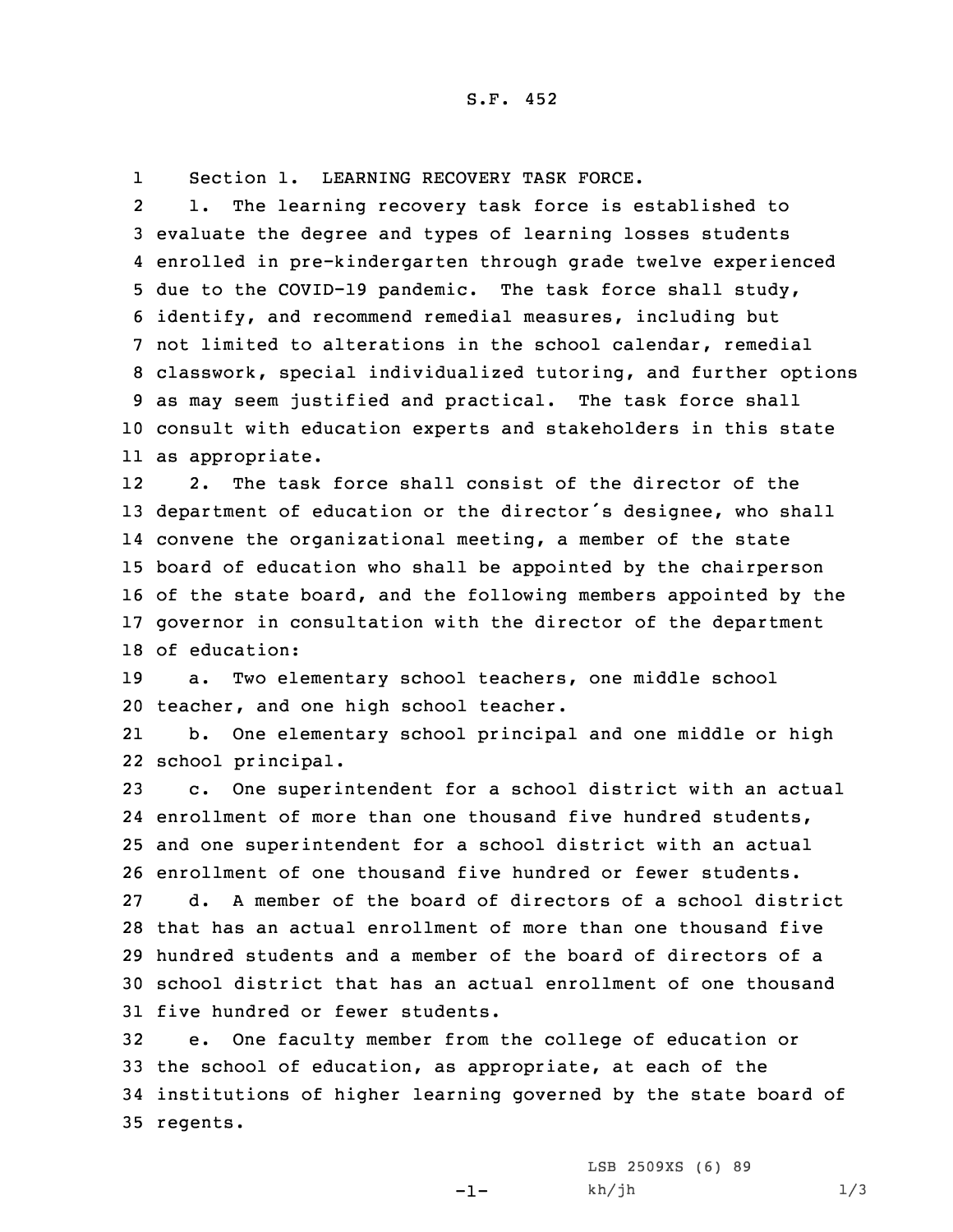1 f. The director of the Iowa reading research center under 2 the state university of Iowa college of education, or the <sup>3</sup> director's designee.

4 g. The parent or guardian of an elementary school student, 5 the parent or guardian of <sup>a</sup> middle school student, and the 6 parent or guardian of <sup>a</sup> high school student.

7 h. Two members of the general public.

 3. To the extent possible, members shall be selected to reflect geographic, racial, and ethnic diversity. Members of the task force appointed pursuant to subsection 2, paragraphs "a" through "h", shall be reimbursed for actual and necessary travel expenses.

13 4. The department of education shall provide staffing 14 services for the task force. Task force meetings and records 15 are subject to the provisions of chapters 21 and 22.

 5. The task force shall submit its findings and recommendations, including recommendations for legislation or rulemaking, as necessary, in <sup>a</sup> report to the general assembly by December 30, 2021.

## 20 EXPLANATION

21 **The inclusion of this explanation does not constitute agreement with** 22**the explanation's substance by the members of the general assembly.**

 This bill establishes <sup>a</sup> learning recovery task force to evaluate the degree and types of learning losses students enrolled in pre-kindergarten through grade 12 experienced due to the COVID-19 pandemic. The task force shall study, identify, and recommend remedial measures, including but not limited to alterations in the school calendar, remedial classwork, special individualized tutoring, and further options as may seem justified and practical. The task force shall consult with education experts and stakeholders as appropriate. The task force shall consist of the director of the department of education or the director's designee, who shall convene the organizational meeting, <sup>a</sup> member of the state board of education who shall be appointed by the chairperson

 $-2-$ 

LSB 2509XS (6) 89  $kh/jh$  2/3